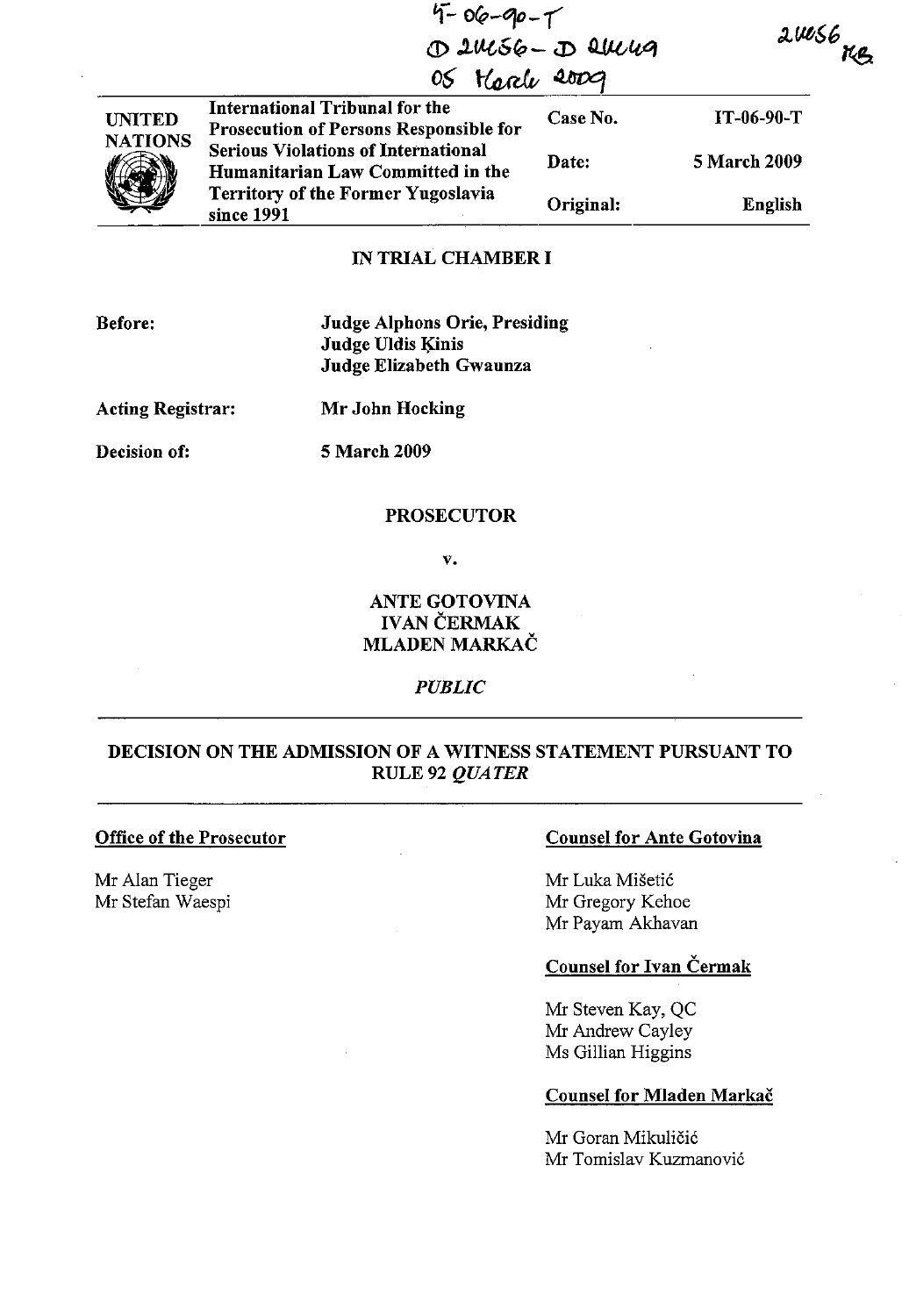#### **Procedural history**

**I.** On 27 November 2008, the Prosecution filed a motion requesting the admission into evidence of one written statement of Witness 43 pursuant to Rule 92 *quater* of the Rules of Procedure and Evidence ("Rules").<sup>1</sup> On 11 December 2008, the Gotovina Defence responded, objecting to the Motion.<sup>2</sup> The Markac Defence responded, joining the Gotovina Response, on 11 December 2008.<sup>3</sup> The Čermak Defence joined the Gotovina Response on 12 December 2008, one day late pursuant to Rule 126 *bis* of the Rules, yet the Chamber will consider the submission nonetheless.<sup>4</sup>

2. On 3 November 2008, the Chamber had decided that Witness 43 should be called for cross-examination and accordingly denied a Prosecution motion for admission into evidence of his statement pursuant to Rule 92 *bis* of the Rules.<sup>5</sup>

3. On 26 February 2009, the Chamber invited the Gotovina Defence to tender additional documents of an earlier Gotovina Defence submission pertaining to Witness 43.<sup>6</sup> The requested documents and two additional documents were tendered on 3 March 2009. The Prosecution stated that it would not object unless the Motion were to be denied.<sup>7</sup> Similarly, the Gotovina Defence expressed that their tendering of the documents was contingent on the fact that the Motion were to be granted. $8$ 

#### **Applicable law**

4. Rule 92 *quater* of the Rules governs the admissibility of evidence of unavailable persons, and provides that:

(A) The evidence of a person in the form of a written statement or transcript who has subsequently died, or who can no longer with reasonable diligence be traced, or who is by reason of bodily or mental condition unable to testify orally may be admitted,

<sup>&</sup>lt;sup>1</sup> Prosecution's Fourth Motion for Admission of Evidence Pursuant to Rule 92 *quater*, 27 November 2008 ("Motion"), paras **I,** 12.

 $2^{2}$  Defendant Ante Gotovina's Response to Prosecution's Fourth Motion for Admission of Evidence Pursuant to Rule 92 *quater* of Witness 43, **II** December 2008 ("Gotovina Response"), paras 2, 31.

<sup>&</sup>lt;sup>3</sup> Defendant Mladen Markač's Joinder to Defendant Ante Gotovina's Response to Prosecution's Fourth Motion for Admission ofEvidence Pursuant to Rule 92 *quater* (Witness 43), **II** December 2008 ("Markac Joinder"), para. 2.

Ivan Čermak's Response to Prosecution's Fourth Motion for Admission of Evidence Pursuant to Rule 92 *quater* (Witness 43), 12 December 2008 ("Cermak Joinder"), para. 2.

<sup>5</sup> Third Decision on Rule 92 *his* Witnesses, 3 November 2008, paras 14,21.

<sup>6</sup> T. 16816-16817.

 $7$  T. 17080.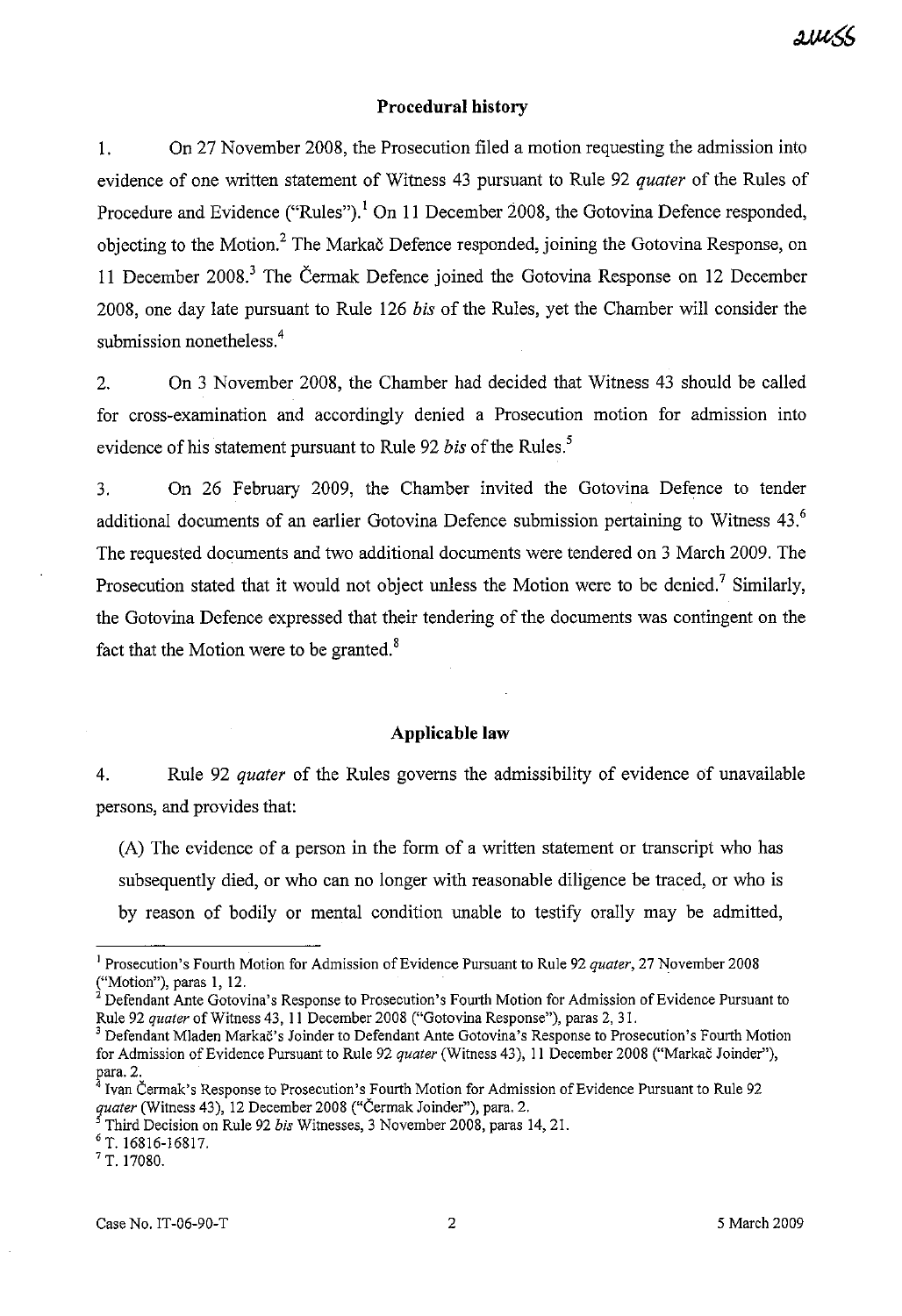whether or not the written statement is in the form prescribed by Rule 92 *bis*, if the Trial Chamber:

(i) is satisfied of the person's unavailability as set out above; and

(ii) finds from the circumstances in which the statement was made and recorded that it is reliable.

(B) If the evidence goes to proof of acts and conduct of an accused as charged in the indictment, this may be a factor against the admission of such evidence, or that part of it.

5. In addition to the conditions set out in Rule 92 *quater* of the Rules, the Chamber must also ensure that the general requirements of admissibility under Rule 89 (C) of the Rules are satisfied, namely that the evidence is relevant and has probative value.<sup>9</sup>

### **Discussion**

6. The Prosecution submits that the Chamber's decision of 3 November 2008, denying admission of Witness 43's statement into evidence pursuant to Rule 92 *bis* of the Rules does not in itself bar admission under Rule 92 *quater* of the Rules and cites Tribunal case-law in support of its position.<sup>10</sup> It submits that Witness  $43$  is unable to testify orally due to the fact that he is deceased.<sup>11</sup> A death certificate of Witness 43 is attached in Appendix B to the Motion. None of the Defence teams dispute the fact that Witness 43 is deceased and, accordingly, unavailable.<sup>12</sup> The Chamber is satisfied that Witness 43 is unavailable within the meaning of Rule 92 *quater* (A) of the Rules.

7. The Prosecution submits that Witness 43's statement is reliable as it is corroborated by other evidence, as well as accompanied by the witness's acknowledgement that the

<sup>8</sup> Ibid.

*<sup>9</sup> Prosecutor v. Haradinaj et ai.,* Trial Chamber, Decision on Prosecution's Motion for Admission of Evidence Pursuant to Rule 92 *quater* and 13th Motion for Trial-Related Protective Measures, 7 September 2007 ("First *Haradinaj* **Decision"), para. 6;** *Prosecutor* **v.** *Haradinaj et al.,* **Trial Chamber, Decision on Prosecution's Motion** to Admit Five Statements of Witness I into Evidence Pursuant to Rule 92 *quater* with Confidential Annex, 28 November 2007 ("Second *Haradinaj* Decision"), para. 6; Decision on the Admission of Statements of Two Witnesses Pursuant to Rule 92 *quater.* 24 April 2008 ("April 2008 Decision"), para. 4; Decision on the Admission of Statements of Four Witnesses Pursuant to Rule 92 *quater*, 24 July 2008 ("July 2008 Decision"), para. 4; Decision on the Admission of Statements oftwo Witnesses and Associated Documents Pursuant to Rule *92 quater,* 16 January 2009 ("January 2009 Decision"), para. 4.

<sup>&</sup>lt;sup>10</sup> Motion, para. 5.

<sup>&</sup>lt;sup>11</sup> Motion, paras 2, 7.

<sup>&</sup>lt;sup>12</sup> Gotovina Response, para. 7; Čermak Joinder, para. 2; Markač Joinder, para. 2.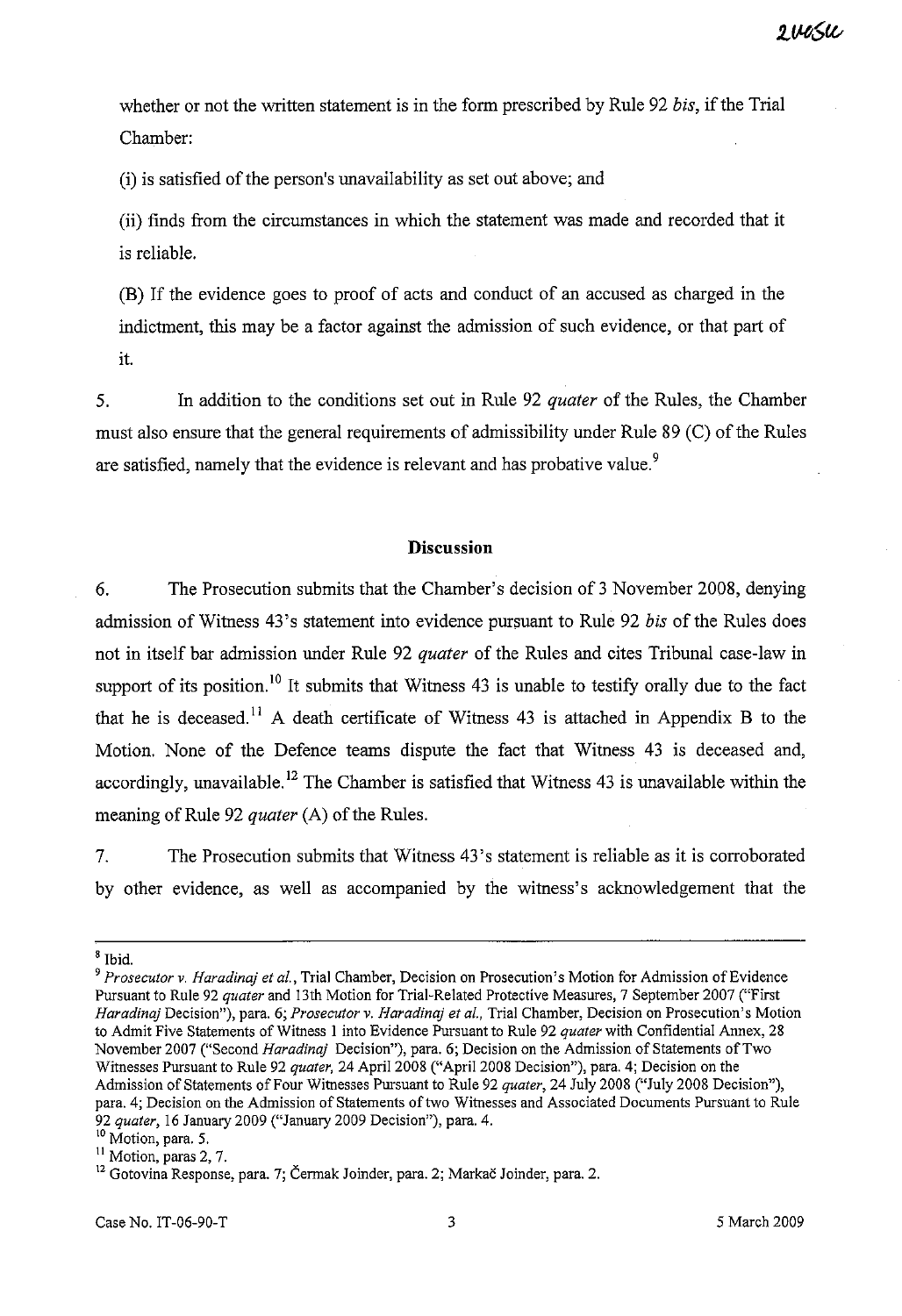statement is true and correct to the best of his knowledge and recollection.<sup>13</sup> The corroborating evidence relied upon by the Prosecution is contained in footnote 6 of its Motion, making reference to the testimonies of Witnesses 17, 57, 98, 127, 128, and 154.<sup>14</sup> The Prosecution does concede to one inconsistency in Witness 43's statement, relating to the status of his son as a member of the military at the time of his death, but states that it is willing to resolve this inconsistency in the Defence's favour by stipulating that the witness's son was a member of an armed group at the time of his death.<sup>15</sup>

8. The Gotovina Defence objects to the admission into evidence of the witness statement of Witness 43 on grounds of unreliability and lists multiple *indicia* of unreliability in relation to Witness 43's statement: (i) documentary evidence contradicts the representations of Witness 43 in his statement; (ii) obvious and manifest inconsistencies in Witness 43's statement; (iii) such contradictory evidence undermines the Rule 92 *bis* attestation of Witness 43; (iv) the statement was not written by Witness 43 but summarized by an OTP investigator; and (v) Witness 43 has never been cross-examined with regard to the claims made in his statement.<sup>16</sup>

9. The Gotovina Defence submits that Witness 43's statement is unreliable and contradicts other documentary evidence, in particular in relation to the following facts: the assertion that Witness 43's son wore civilian clothing at the time of his death<sup>17</sup>; the status of the perpetrators<sup>18</sup>; the exact location of the body<sup>19</sup>; the number of shots Witness 43 heard<sup>20</sup>; the exact date of the removal of Witness  $43's$  son's body<sup>21</sup>; who identified the body<sup>22</sup>; the personal effects found on the body<sup>23</sup>; the status of Witness 43's son in the ARSK (Army of the Republic of Serb Krajina)<sup>24</sup>; and the claim that both of the witness's son's arms were handcuffed in the front.<sup>25</sup> The Gotovina Defence further submits that in light of what it asserts are a significant amount of corrections, amendments, and further clarifications of statements of Prosecution witnesses in this trial to date, it is imperative that the Chamber

**<sup>13</sup> Motion,paras 2, 7.**

<sup>&</sup>lt;sup>14</sup> The Motion makes an incorrect reference to Witness 70.

<sup>&</sup>lt;sup>15</sup> Motion, paras 9-11.

<sup>&</sup>lt;sup>16</sup> Gotovina Response, paras 9-29.

<sup>17</sup> Ibid., paras 11-12.

<sup>18</sup> Ibid., para. 27.

<sup>19</sup> Ibid., para. 13.

<sup>20</sup> Ibid., paras 14-15.

<sup>21</sup> Ibid., paras 16-18.

<sup>22</sup> Ibid., para. 20.

<sup>&</sup>lt;sup>23</sup> Ibid., paras 19, 21.

<sup>&</sup>lt;sup>24</sup> Ibid., paras 22-25.

<sup>25</sup> Ibid., para. 26.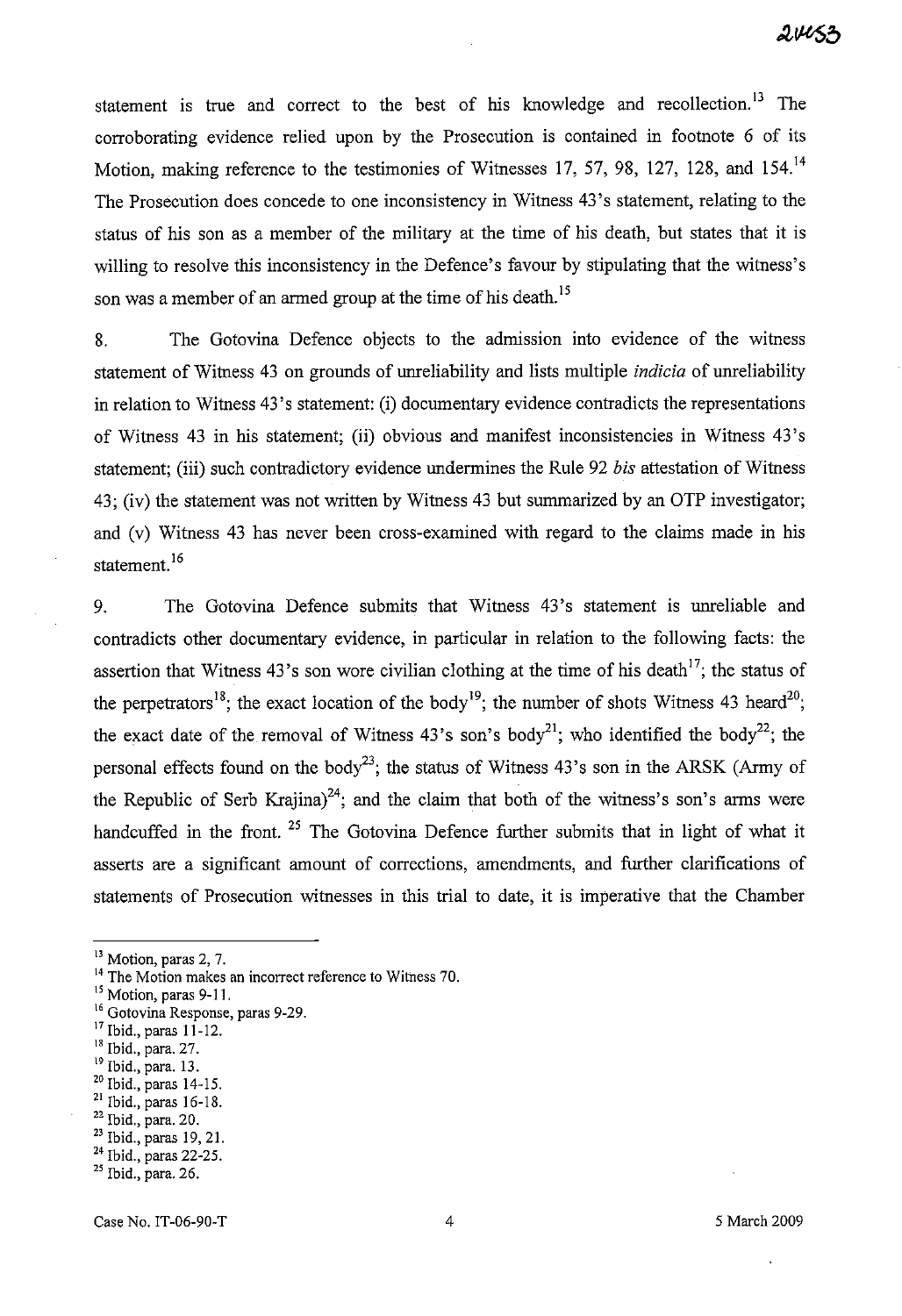takes a particularly cautious approach to the admission of witness statements in the absence of oral testimony, and also submits that the admission of the statement here would result in an incomplete and misleading account of an allegation of murder. $^{26}$ 

10. When examining the reliability of the evidence of an unavailable witness under Rule 92 *quater* of the Rules, the Chamber will consider: (a) the circumstances in which the statement was made and recorded, in particular whether: (i) the statement was given under oath; (ii) the statement was signed by the witness with an accompanying acknowledgement that the statement is true to the best of his or her recollection; and (iii) the statement was taken with the assistance of an interpreter duly qualified and approved by the Registry of the Tribunal; (b) whether the statement has been subject to cross-examination; (c) whether the statement, in particular an un-sworn statement that has never been subject to crossexamination, relates to events about which there is other evidence; and (d) other factors, such as the absence of manifest or obvious inconsistencies in the statement.<sup>27</sup>

11. A denial of a motion to admit a particular witness statement under Rule 92 *bis* of the Rules and the order to call that witness for cross-examination does not immediately put such witness solely within the purview of Rule 92 *ter* of the Rules. A witness may later become unavailable, whereby Rule 92 *quater* of the Rules then becomes the only possible avenue of admission. Rules 92 *bis* and 92 *quater* of the Rules are, therefore, not mutually exclusive in the sense that the denial of a motion concerning the former necessarily bars any later admission of a witness statement under the latter.<sup>28</sup>

12. The witness statement was neither given under oath nor has been subjected to crossexamination. On the other hand, the Chamber has previously admitted other documentary evidence relating to the specific killing incident described in the witness statement, such as P1397, P1597, P2071, and D382. Furthermore, the witness signed or initialled each page of his statement, as well as the accompanying acknowledgements that the statement was read back to him in his own language and was true to the best of his knowledge and recollection.<sup>29</sup> This was also confirmed by an interpreter approved by the Registry.<sup>30</sup> Moreover, Witness  $43$ 's

<sup>26</sup> Ibid., paras 29-30.

<sup>27</sup> First *Haradinaj* Decision, para. 8; Second *Haradinaj* Decision, para. 8: April 2008 Decision, para. 6; July 2008 Decision, para. 5; January 2009 Decision, para. 13.

<sup>28</sup> *Cf Prosecutor v. Milutinovic et al.,* Trial Chamber, Decision on Second Prosecution Motion for Admission of Evidence Pursuant to Rule 92 *quater,* 5 March 2007, paras 2-3, 10; *Prosecutor v. Prlic et al.,* Trial Chamber, Decision on the Prosecution Motion for Admission of a Written Statement Pursuant to Rule 92 *quater* of the Rules (Hasan Rizvic), 14 January 2008, paras 2, 9.

<sup>&</sup>lt;sup>29</sup> Motion, Confidential Appendix A.

 $^{\rm 30}$  Ibid.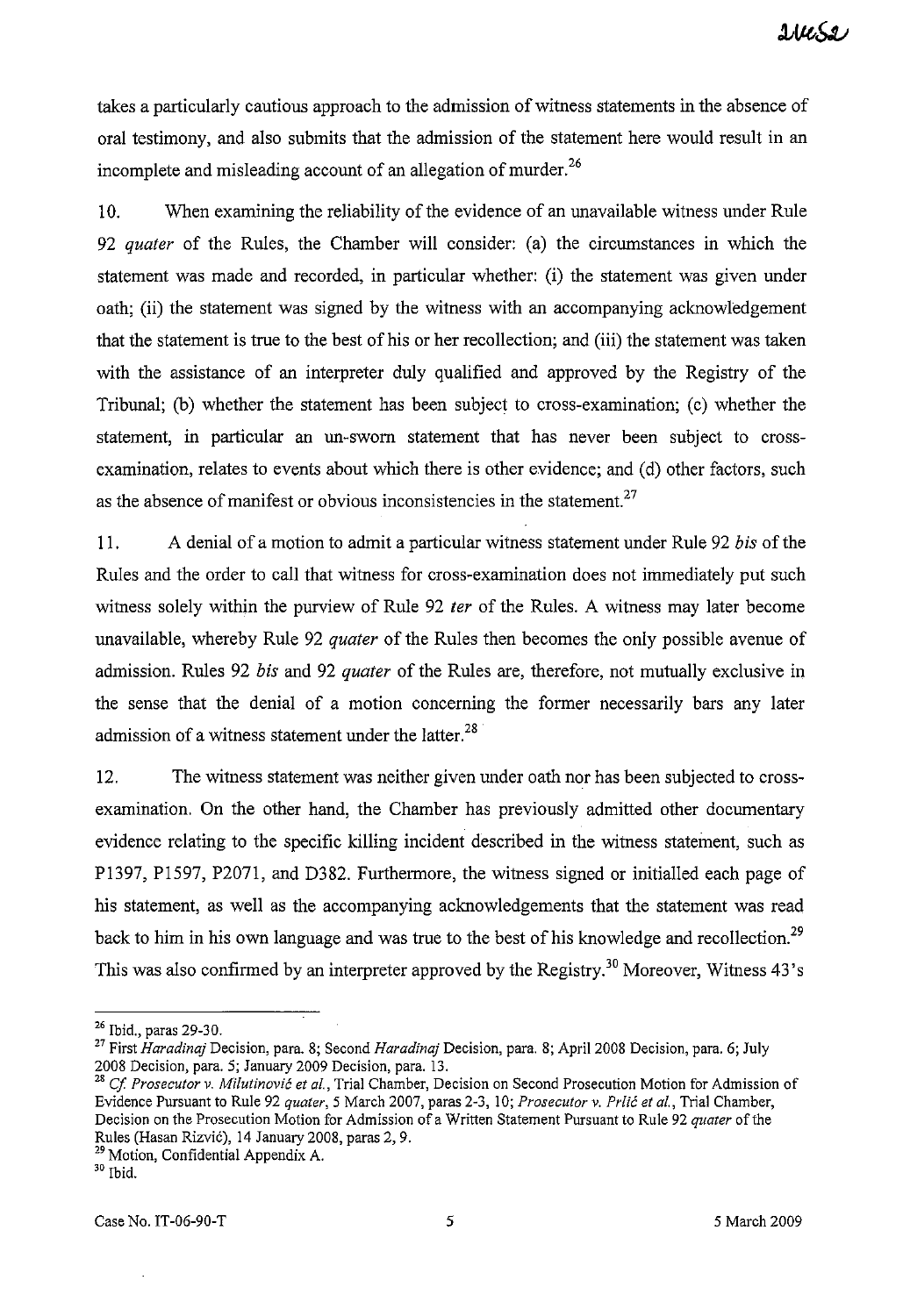statement was certified pursuant to Rule 92 *bis* (B) of the Rules.<sup>31</sup> The Chamber also finds that there are no manifest or obvious internal inconsistencies in Witness 43's statement. The Defence's concerns about what it views to be a significant amount of corrections of statements of Prosecution witnesses in this case, even if taken to be true, do not, in themselves, render a particular witness statement unreliable.<sup>32</sup>

13. With regard to the *indicia* of unreliability asserted by the Gotovina Defence, the Chamber' considers the exact location of where the body was found as well as the exact number of shots fired, a matter of less significance and one that may be explained by an inaccuracy of perception or a faulty memory, which does not affect the reliability of the statement as a whole. Similarly, the Chamber finds that inconsistencies with regard to the exact date of the removal of Witness 43's son's body represent an acceptable lack of time awareness. With regard to who exactly identified the body of Witness 43's son, the Chamber recognises that a Report on Facts of Death (P207l) corroborates the witness statement, and does not necessarily contradict a Details of Identified Body Report (P1397), which seems to date from the 1990s and not 2002, when the official identification took place. Moreover, the statement that his son's wristwatch led to his identification in Zagreb, something that does not find corroboration in other documents, is clearly marked by the witness as hearsay, as he did not personally go to Zagreb.

14. With regard to the claim that both of Witness 43's son's arms were handcuffed in the front, the Chamber finds that the presence of handcuffs on the victim is consistent with the witness's memory and that whether only one arm or both arms were handcuffed may be explained by events not observed by the witness. The Chamber considers that the witness's statement that the alleged perpetrators were HVO soldiers, if indeed contradicted by other evidence before the Chamber as alleged by the Gotovina Defence, could represent an inaccuracy in the witness's observations or recollections within reasonable limits. As regards the status of the witness's son, the Chamber, in light of other evidence before it, acknowledges a contradiction with the witness statement. Furthermore, the Prosecution also conceded to the fact that other documentary evidence prevails over the witness statement in this respect.<sup>33</sup> The Chamber finds that this inconsistency with other documentary evidence is not such as to render the statement as a whole unreliable. In the Chamber's view the *indicia* of unreliability brought forth by the Gotovina Defence, taken as a whole, do not oppose

<sup>31</sup> Ibid.

<sup>&</sup>lt;sup>32</sup> See January 2009 Decision, para. 14.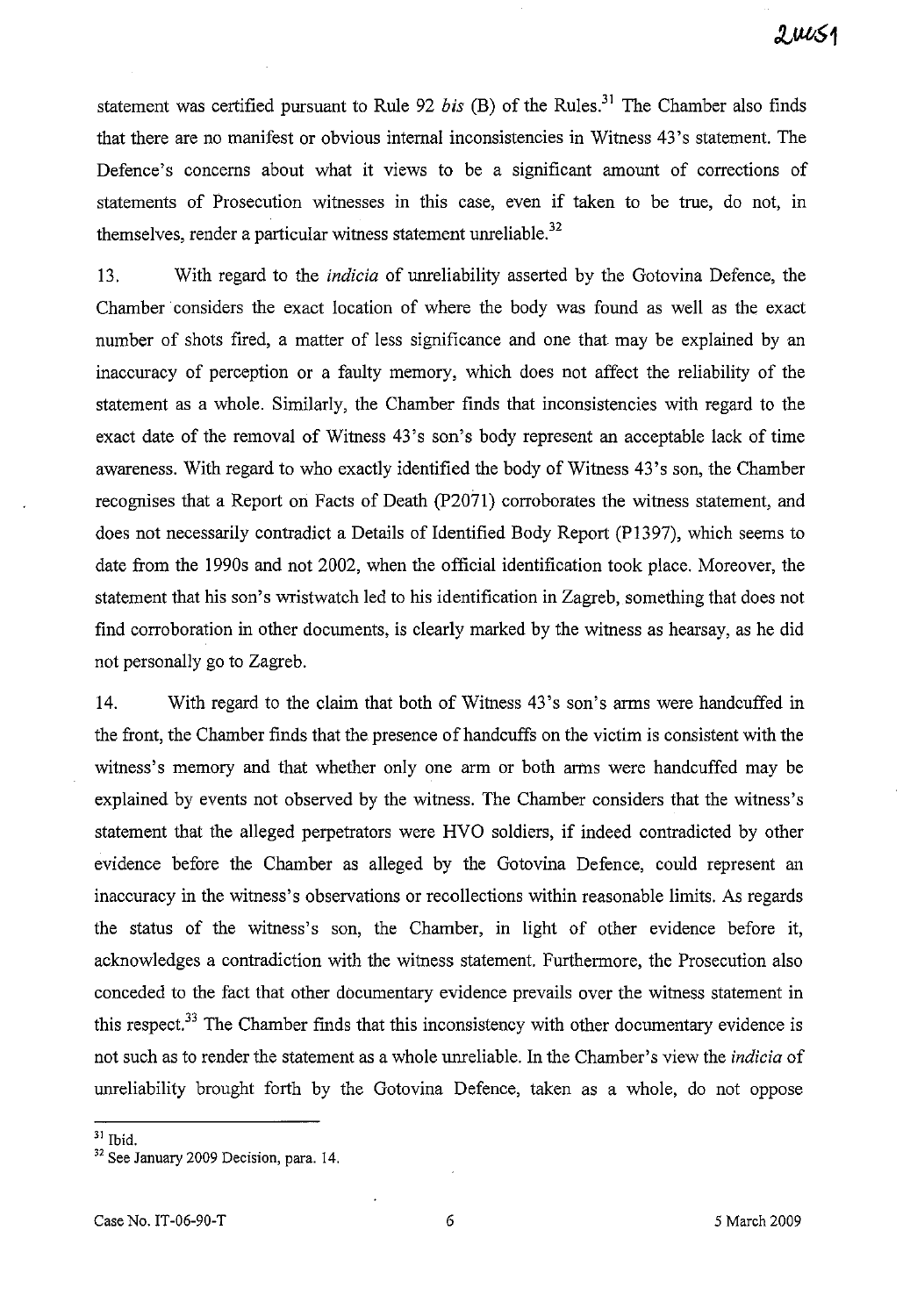admission into evidence of the witness statement. The Chamber therefore finds that Witness 43's statement is reliable for the purposes of Rule 92 *quater* of the Rules.

15. The statement of Witness 43 describes the circumstances surrounding the death of his son. The witness's presence in the vicinity of the alleged killing incident makes him an important witness with regard to this incident. The witness is in a position to describe the precursors and aftermath of the alleged killing, as well as some of the circumstances surrounding it. The statement offers evidence of crimes allegedly committed within the Indictment period in the Krajina region and relates to Counts 1, 6, and 7 of the Indictment. Therefore, the Chamber finds that Witness 43's statement is relevant. Since reliability is a component part of the probative value of a piece of evidence, there is no need to re-examine this aspect of the probative value where determination of reliability has already been made within the context of Rule 92 *quater* (A) (ii) of the Rules.<sup>34</sup> For these reasons, the Chamber finds that the requirements of Rule  $89$  (C) of the Rules are satisfied.

16. In conclusion, the Chamber finds that the requirements of Rule 92 *quater* of the Rules are met with regard to Witness 43 and that his statement may be admitted into evidence.

17. In order to rely on an evidentiary background that is as complete as possible, the Chamber also found that three of the additionally tendered documents (D1455 MFI, D1456 MFI, and D1457 MFI) are relevant and probative and can be admitted into evidence as associated exhibits. One other documents (D1458 MFI) was not specifically requested and does not assist the Chamber in determining the evidentiary picture of Witness 43.

# **Disposition**

18. For the foregoing reasons, and pursuant to Rule 89 (C) and Rule 92 *quater* of the Rules, the Chamber:

**ADMITS** into evidence, **under seal,**

- a. the written statement of Witness 43, dated 9 September 2003 [02791545- 02791549 and 02791551-02791555];
- b. the Rule 92 *bis* attestation for Witness 43's statement, dated 13 September 2003 [02791542-02791544];

<sup>33</sup> See Motion, paras 9-11.